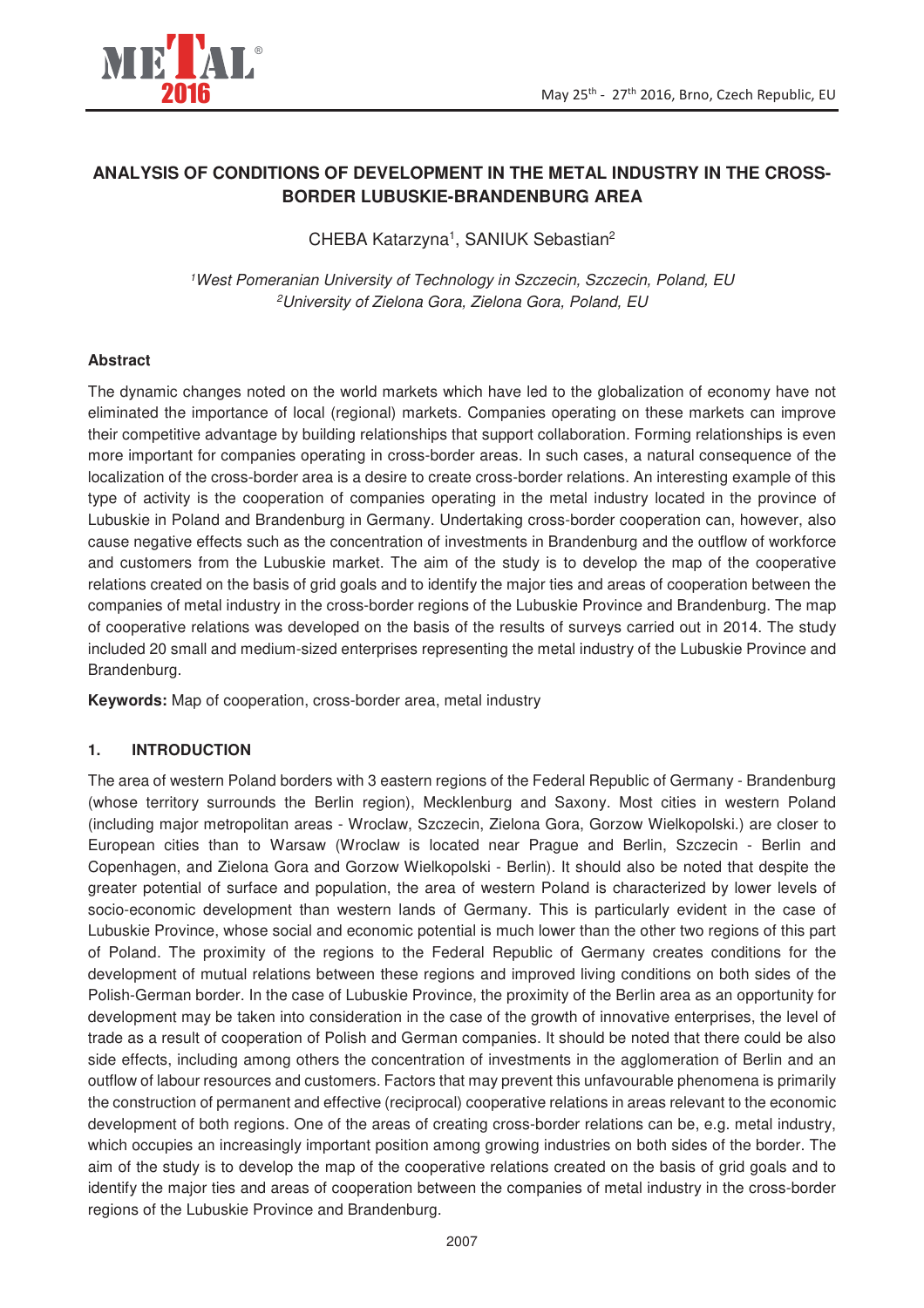

### **2. CONDITIONS OF DEVELOPMENT OF THE METAL INDUSTRY IN THE LUBUSKIE - BRANDENBURG BORDER AREA**

The metal industry is a very large sector concentrated in many European cities and regions. It is dominated by small and medium-sized businesses operating as subcontractors for various industries, such as: automotive, aerospace, machinery, transport, construction and energy. The metal industry includes companies from Section C of Chapter 24 - metal production, 25 - manufacture of fabricated metal products (except machinery and equipment) and 28 - manufacture of machinery and equipment not elsewhere classified. In the Lubuskie region this sector is represented by more than 1,700 businesses (mainly SMEs), whose number is steadily increasing. However, in the state of Brandenburg (as generally in Germany), the metal industry is a significant industry that is characterized by high employment and revenue. The sector employs about 18% of all professionals in industry and generates nearly 14% of total industrial revenue of Brandenburg. Apart from some large corporations and several medium-sized companies, there are mostly small businesses with fewer than 10 employees. The range of production includes both the production of iron and crude steel through all the processes of metalworking through to the final and semi-finished products. Changes in world markets during the economic crisis 2007-2008 affected the metalworking industry and the production of metal products in different ways. Notably, they led to a reduction in production and a lowering costs and prices, which was caused by the pressure of end-users on the sales prices. Despite declines in production, many companies managed to retain skilled workers, which would likely be difficult at a moment of growth in demand, taking into account the escalating lack of adequately trained human capital. These changes also affected the border regions, in which - despite trends recorded on the global markets - relationships between companies are also important. An example is the work undertaken in two border regions: Lubuskie Province, on the Polish side and Brandenburg on the German side - regions perceived as an important development areas of metal industry. **Figures 1-2** and **Table 1** show selected information that allows comparisons to be made between the economies of Lubuskie Province and Brandenburg.

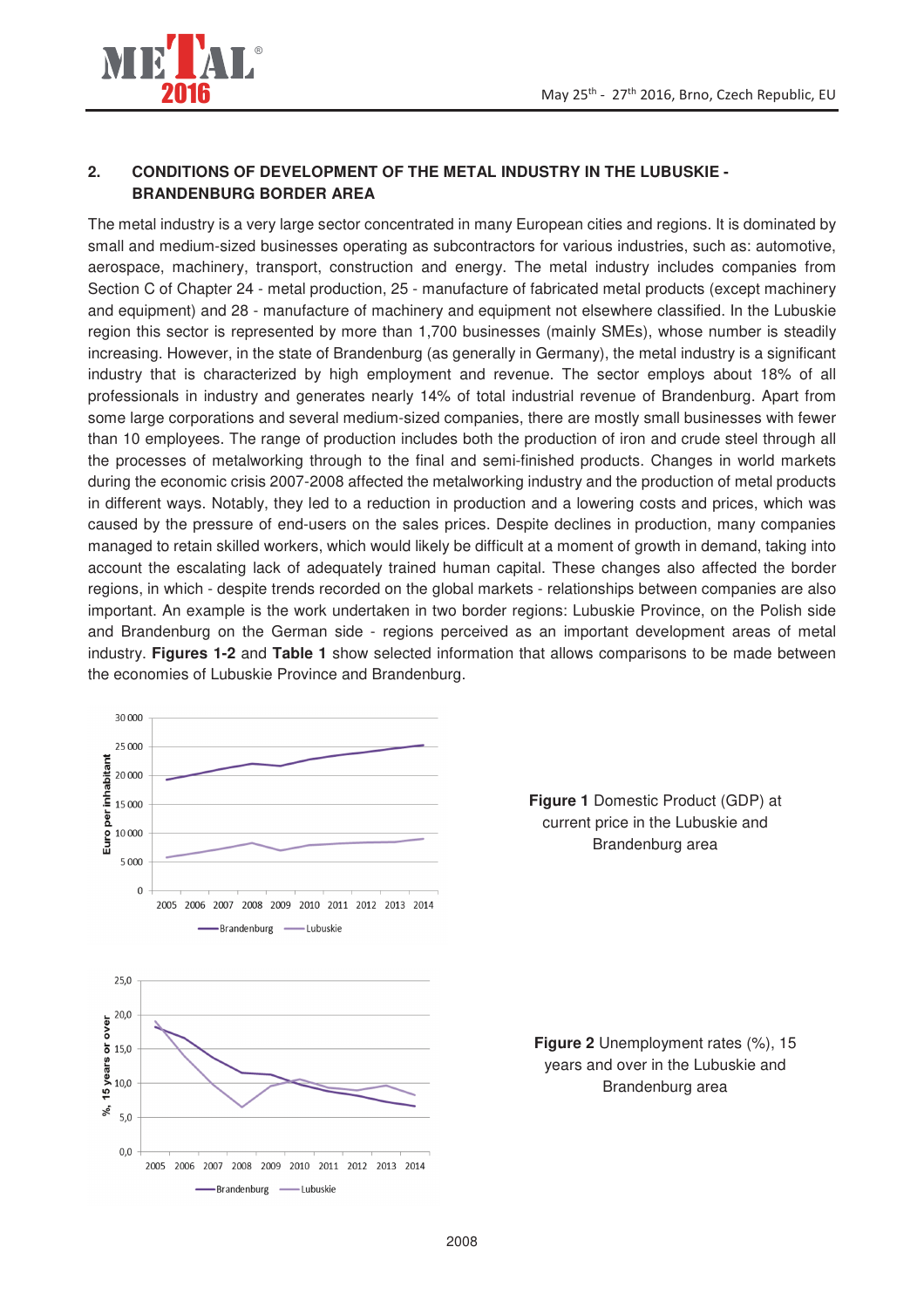

Both regions are faced with problems of getting qualified candidates for a job, which in the case of the metal industry is a particularly important condition for the efficient running of the company. Difficulties in obtaining suitably skilled workers are particularly pronounced in Lubuskie, which is also under the influence of agglomerations of national scope, such as Szczecin, Wroclaw, Poznan and internationally popular Berlin. The proximity of these agglomerations is a serious threat and can contribute to an outflow of the young and welleducated. Another serious problem of both Lubuskie Province and Brandenburg region is a lower level of socio-economic development than in other regions of these two countries.

**Table 1** Selected information describing the socio-economic development of Lubuskie Province and Brandenburg (data from 2013 r.)

| <b>Selected indicators</b>                                                        | <b>Lubuskie</b> | <b>Brandenburg</b> |
|-----------------------------------------------------------------------------------|-----------------|--------------------|
| Area $(m2)$                                                                       | 13 988.0        | 29 654.0           |
| Population                                                                        | 1 010 582       | 2 491 514          |
| Population density                                                                | 72.2            | 84.5               |
| Persons with tertiary education (ISCED) and/or employed in science and technology | 173 000         | 685 000            |
| Gross value added at basic prices (in million euro)                               | 7 735.32        | 54 246.51          |
| Employment (thousand persons)                                                     | 398             | 1 081.90           |
| Gross domestic product (GDP) at current market price (2011, Euro per inhabitant)  | 8 0 0 0         | 22 800             |
| Economically active population (from 15 to 64 years)                              | 433.2           | 252.2              |

Source: own study based on Eurostat data.

The information confirms the similarity in the socio-economic development of the analysed regions (similar trends of basic indicators of the economy in both regions), the region of Brandenburg, due to its location of Berlin in the area, economically is developing much better than Lubuskie. Similar trends can also be seen in the field of demography. Changes in the demographic structure, including in particular the ageing of the population, are the basic issues that materially affect the functioning of the metal industry of both analysed border regions. These changes are already visible in Brandenburg and according to forecasts, in the coming years they will also significantly shape the socio-economic development of Lubuskie Province. Even now an outflow of well-educated young people in this area can be observed (in particular with education: higher and secondary vocational education in technical professions) to the neighbouring provinces - province: Wielkopolska and Lower Silesia and other countries, including Germany. Mutual cooperation of Polish and German companies may be considered as an opportunity for the growth of economic activity. It may also be a solution to counteract the outflow of technically educated young people to work abroad or to other regions as a result of obtaining a greater number of better paid jobs and the implementation of common projects, in the case of Polish companies not only on the principle of subcontracting.

# **3. RESEARCH METHODOLOGY**

The basis for the development of the map of cooperative relations between the companies in the metal industry from the region of Brandenburg and Lubuskie Province were the results of research carried out by the authors of this paper in 2014. under the project implemented in cooperation with the Lubuskie Metal Cluster. The study included 20 small and medium-sized companies (the study included 10 Polish companies from the area of Lubuskie Province and 10 German companies located in Brandenburg), leading business as within the metal industry, with experience of mutual cross-border projects or declaring their interest in this type of cooperation. The study included the following 3 steps: 1) analysis of the socio-economic situation and the conditions for the mutual activity of entrepreneurs from the metal industry in border regions; 2) indicating the directions of changes of educational, informative needs and directions for cooperation activities within the metal industry;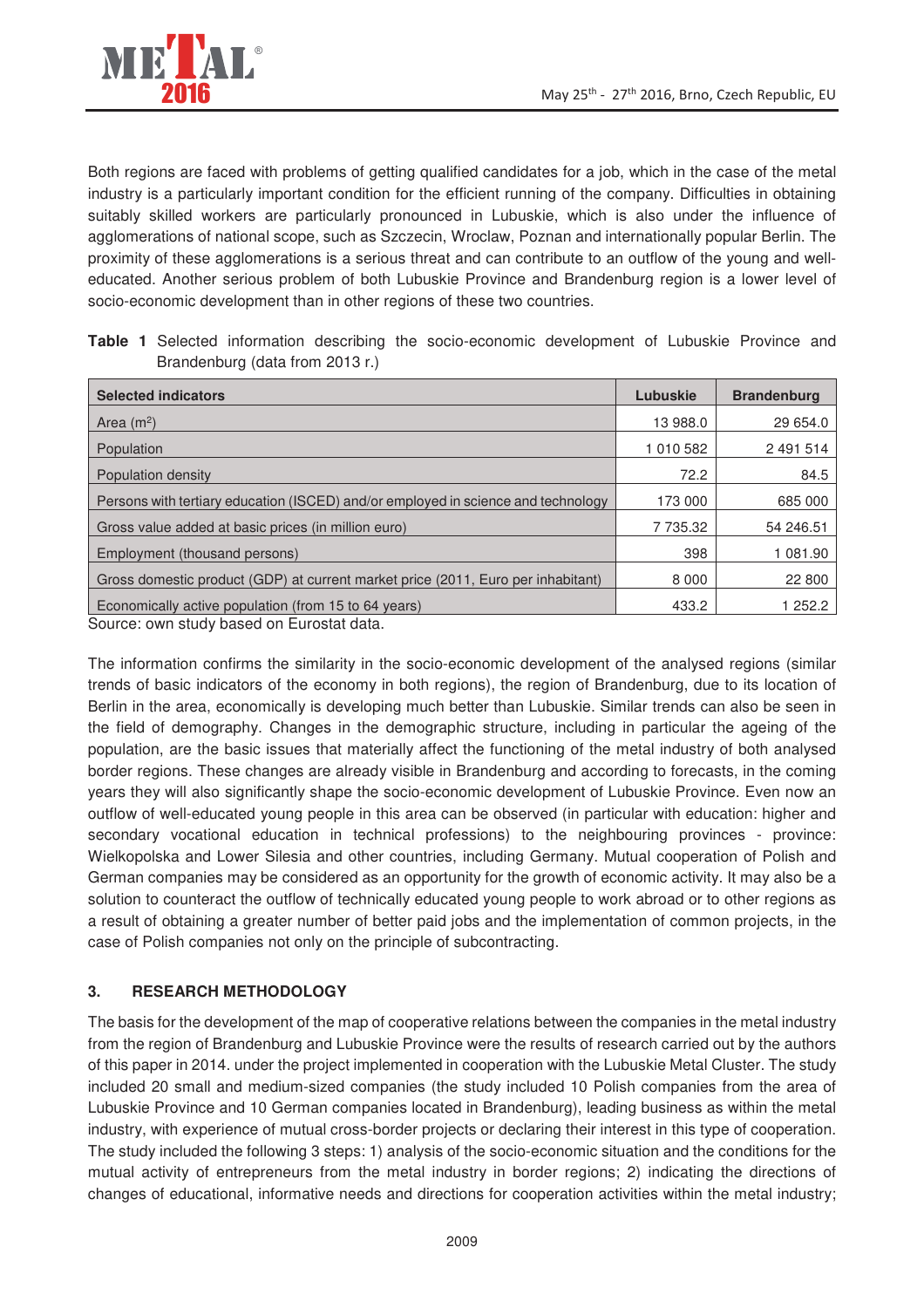

3) the development of guidelines and recommendations concerning building effective cooperative relations in the region.

Research carried out on the basis of a questionnaire survey (research tool in the form of a questionnaire) was divided into the following 3 parts: 1) assessment of the situation on the local labor market including the assessment of the current and future situation in this market, the investment plans of the examined companies, the reasons for hiring new employees or indicated declining professions or specializations; 2) the assessment of the potential of the surveyed companies, particularly in the area: the implemented innovative solutions and projects; 3) the identification of potential areas of cooperation of the surveyed companies representing the metal industry. In the study the results of 3<sup>rd</sup> phase of completed survey were shown, on the basis of which the map of cooperative relations between the companies operating in the border area Lubuskie-Brandenburg was developed .

### **4. POTENTIAL AREAS OF CROSS-BORDER COOPERATION OF COMPANIES IN THE METAL INDUSTRY**

Cooperation, according to the Dictionary of Business and Management [1], can be interpreted as: cooperation between people or enterprises in the production of goods and services, and is seen as an alternative in comparison to competition. In the case of cooperative enterprises (as opposed to co-operation in the customersupplier relationship), we can talk about pooling resources and activities to a common implementation of analogous function of internal and external cooperating companies. In literature, much space has been devoted to formulating a description and analysis of building cooperative relations of business [2], [3], [4], [5], [6]. We can talk about the growing importance of this form of cooperation, which is a key factor in the success of businesses in new economic conditions, both for large global corporations and small and medium-sized enterprises [7]. One of the objectives of cooperative action is to provide businesses with the opportunity to improve their competitiveness in conditions set by the environment in which they operate [8], [9]. It can involve both activities involving a mutual exploitation of resources and conducting a common policy, e.g. in terms of sales or exports [10]. In the case of international cooperation links are often, however, complementary activities (implemented on the basis of contract) taken during the implementation of investment projects (in the case of cross-border Polish-German cooperation - mainly initiated by German partners) [11]. The existing (positive) experience of working is one of the most important factors for the further cooperation of companies conducting businesses in the border areas, which is difficult due to the greater ease of acquisition of both customers and employees by stronger partners (in the present case mainly German). In the case of companies participating in the survey, we can talk about similar opinions, the most positive relating to projects implemented together in the past. The main conclusions in the framework of the study are as follows:

- 1) Entreprises from the Lubuskie region have already undertaken cooperation with German partners; the cooperation mainly concerned partners from regions other than Brandenburg, such as Mecklenburg, Bavaria, Saxony, Ruhr, Westphalia and Berlin. It has been planned to undertake this type of cooperation in the future, possibly extending the existing area of cooperation to other regions including Brandenburg.
- 2) German partners involved in the study also declared their interest in cooperation with Polish partners, mainly from the provinces of Wielkopolska, Lower Silesia and the Lubuskie Province.
- 3) Like the Polish partners, German enterprises were interested in developing such cooperation in the future.

Among the most frequently cited benefits of cross-border cooperation of companies participating in the survey enterprises indicated mainly: easier flow of information and knowledge, advantages of scale and increased market coverage, the ability to reduce operating costs, greater bargaining power with suppliers and customers, the ability to acquire complementary resources and synergistic effects of the availability of resources to a competitor. The benefits indicated by enterprises confirm the importance of mutual relations and cooperation in cross-border cooperation of enterprises. It should be noted, however, that enterprises, both Polish and German, recognize the existence of certain difficulties limiting or even discouraging partners from more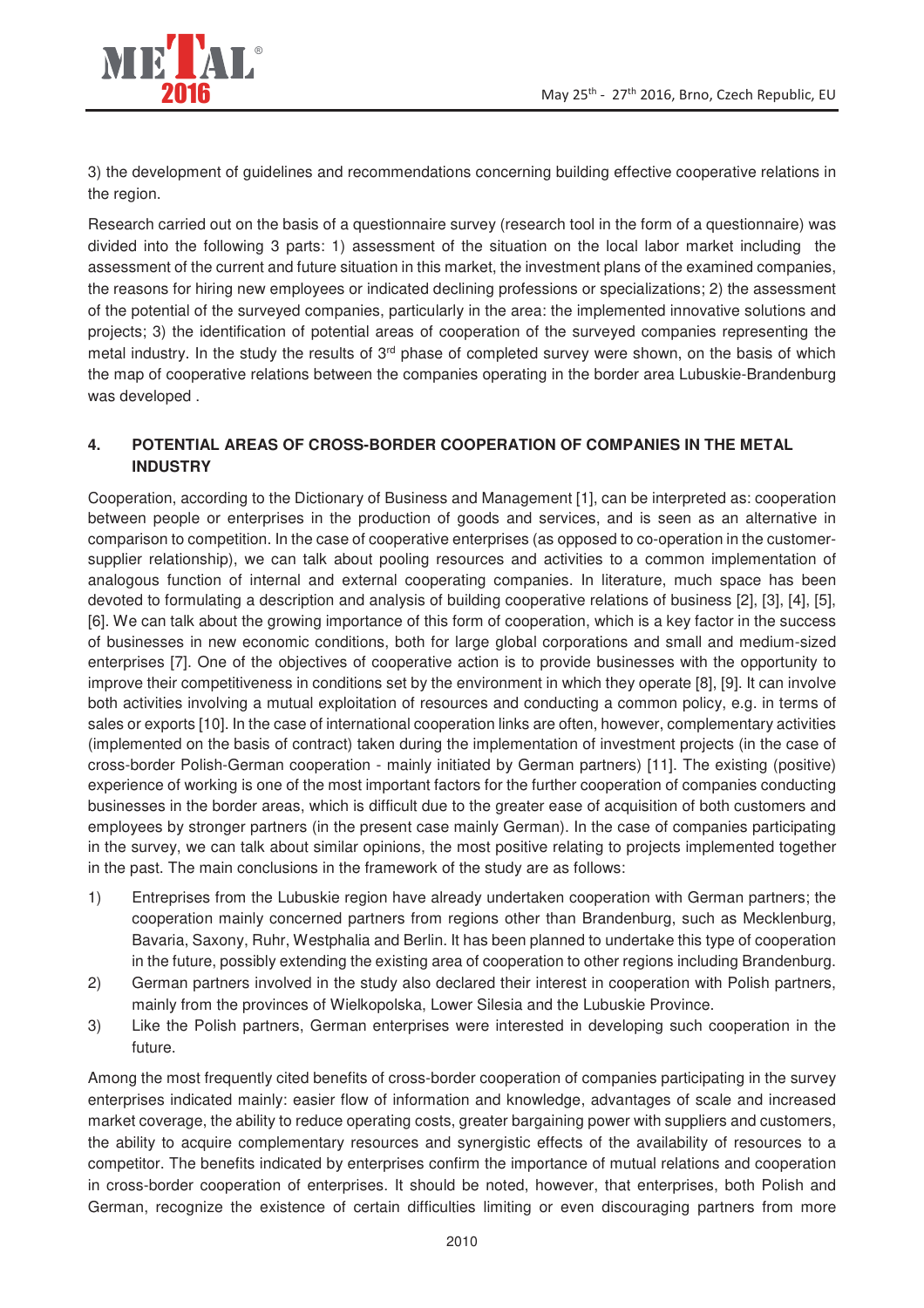

intensive cooperation. These obstacles relate primarily to the need to establish clear and transparent rules of cooperation. So far, Polish enterprises have collaborated with German partners mainly in terms of subcontracting. Quite often, the products supplied by them or services provided were merely a part of larger projects implemented by the German partners. This form of cooperation significantly limits the opportunity to build their own brand on the German market. Also important are language barriers, indicated by both Polish and German companies and the lack of mutual trust. Despite the difficulties mentioned by both sides, the interest in undertaking mutual activities of cooperation is significant. The results generated during the study and responses of enterprises can therefore be used to map areas of potential co-operation (**Table 2**). On this map, following the initial identification of areas of interest of Polish and German companies regarding potential cooperation, those areas were marked which were characterized by the greatest interest of both sides.

| <b>Companies from</b><br><b>Brandenburg</b> | The area of cooperation                                               | <b>Companies from</b><br><b>Lubuskie Province</b> |  |
|---------------------------------------------|-----------------------------------------------------------------------|---------------------------------------------------|--|
|                                             | Purchase of raw materials for further processing                      | little interest                                   |  |
| great interest                              | Purchase of parts, elements, components mount components              | great interest                                    |  |
|                                             | Purchase of large parts or components of manufactured products        | little interest                                   |  |
| very little interest                        | Purchase of parts for repairs and renovations                         |                                                   |  |
| little interest                             | Purchase of other consumables                                         | great interest                                    |  |
| great interest                              | Services of installation                                              | little interest                                   |  |
|                                             | <b>Production services</b>                                            |                                                   |  |
|                                             | Hire production capacity (including machinery and equipment)          |                                                   |  |
| very little interest                        | great interest<br>Rental employees                                    |                                                   |  |
|                                             | Research and development in new technologies                          |                                                   |  |
|                                             | Research and development for new products                             | little interest                                   |  |
| .                                           | <b>Technical advice</b><br>$\mathbf{r}$ , $\mathbf{r}$ , $\mathbf{r}$ | great interest                                    |  |

|  |  |  |  | Table 2 Map of potential areas of cooperation |
|--|--|--|--|-----------------------------------------------|
|--|--|--|--|-----------------------------------------------|

Source: own study based on a survey conducted with companies.

The analysis of the submitted information shows that partners on the Polish side are interested in many areas of cross-border cooperation. In 8 of the 12 analysed areas the interest is very high. In the case of German partners the main interest is focused on the purchase of raw materials, components and services, assembly and manufacturing. This confirms earlier observations and experience in mutual cooperation and perception of Polish partners mainly as subcontractors or entities to facilitate the purchase of raw materials. The resulting map shows some trends and directions conditioning the mutual cooperation between the Polish and German partners. It draws attention to the little interest of German companies in possibilities of cooperation within e.g. technical advice or research and development. It should also be noted very little interest of German partners to hire Polish workers, which means, contrary to a popular belief, there is little risk of Polish workers being taken over by German enterprises, a risk which leading Polish companies in the analysed industry feared. The main obstacle in this case is primarily a language barrier.

# **5. CONCLUSION**

The basis for the ongoing development of the metal industry in both analysed regions are long-standing traditions. These industries are regarded as historically traditional areas of conducting an economic activity. In the case of Lubuskie Province, existing potential also strengthens the placement on the site of metal companies with foreign capital associated with the modern metal industry in Europe. In addition, in both regions as R & D facilities science and technology parks are being created, research laboratories and clusters